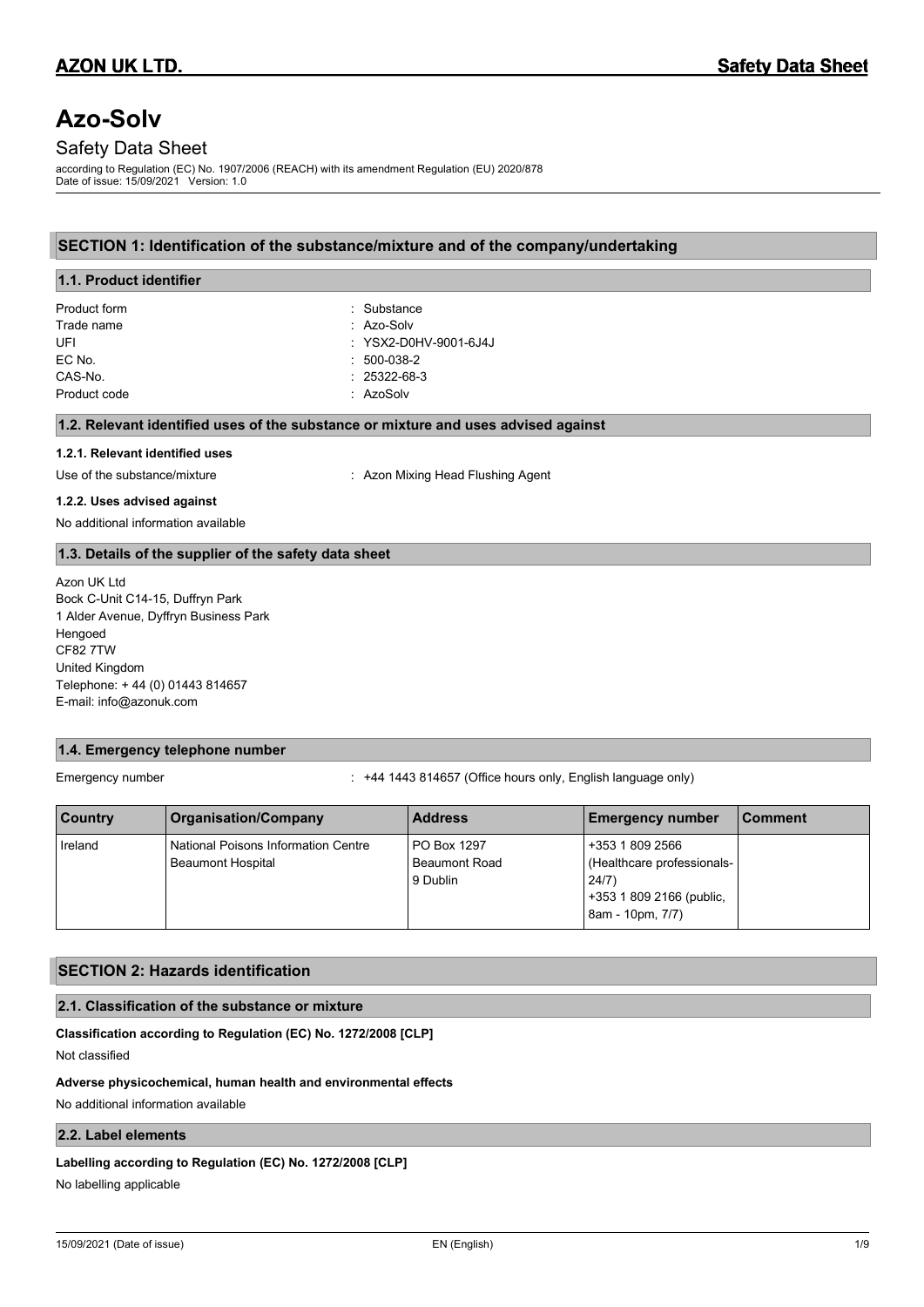# **2.3. Other hazards**

This substance/mixture does not meet the PBT criteria of REACH regulation, annex XIII This substance/mixture does not meet the vPvB criteria of REACH regulation, annex XIII

The substance is not included in the list established in accordance with Article 59(1) of REACH for having endocrine disrupting properties, or is not identified as having endocrine disrupting properties in accordance with the criteria set out in Commission Delegated Regulation (EU) 2017/2100 or Commission Regulation (EU) 2018/605

### **SECTION 3: Composition/information on ingredients**

# **3.1. Substances**

| <b>Name</b>                                                                   | l Product identifier                     | $\%$ |
|-------------------------------------------------------------------------------|------------------------------------------|------|
| Poly(oxy-1,2-ethanediyl), α-hydro-ω-hydroxy- Ethane-<br>1,2-diol, ethoxylated | CAS-No.: 25322-68-3<br>EC No.: 500-038-2 | 100  |

# **3.2. Mixtures**

Not applicable

| <b>SECTION 4: First aid measures</b>                             |                                                                                                                                                                                                                                                            |  |
|------------------------------------------------------------------|------------------------------------------------------------------------------------------------------------------------------------------------------------------------------------------------------------------------------------------------------------|--|
| 4.1. Description of first aid measures                           |                                                                                                                                                                                                                                                            |  |
| First-aid measures general                                       | : Never give anything by mouth to an unconscious person. If you feel unwell, seek medical<br>advice (show the label where possible).                                                                                                                       |  |
| First-aid measures after inhalation                              | : Remove to fresh air, keep the patient warm and at rest. If symptoms develop, obtain<br>medical attention.                                                                                                                                                |  |
| First-aid measures after skin contact                            | : Remove affected clothing and wash all exposed skin area with mild soap and water,<br>followed by warm water rinse. If skin irritation occurs: Get medical advice/attention.                                                                              |  |
| First-aid measures after eye contact                             | : Rinse cautiously with water for several minutes. Ensure that folded skin of eyelids is<br>thoroughly washed with water. Remove contact lenses, if present and easy to do. Continue<br>rinsing. If eye irritation persists: Get medical advice/attention. |  |
| First-aid measures after ingestion                               | : Do NOT induce vomiting. Never give anything by mouth to an unconscious person. Rinse<br>mouth. Give 100 - 200 ml of water to drink. Obtain immediate medical attention.                                                                                  |  |
| 4.2. Most important symptoms and effects, both acute and delayed |                                                                                                                                                                                                                                                            |  |
| Symptoms/effects after skin contact                              | : May cause slight irritation to the skin.                                                                                                                                                                                                                 |  |
| Symptoms/effects after eye contact                               | : May cause slight irritation to eyes.                                                                                                                                                                                                                     |  |
| Symptoms/effects after ingestion                                 | : Ingestion may cause discomfort.                                                                                                                                                                                                                          |  |
|                                                                  | 4.3. Indication of any immediate medical attention and special treatment needed                                                                                                                                                                            |  |

Treat symptomatically.

| <b>SECTION 5: Firefighting measures</b>                        |                                                                                                                                                                            |  |  |
|----------------------------------------------------------------|----------------------------------------------------------------------------------------------------------------------------------------------------------------------------|--|--|
| 5.1. Extinguishing media                                       |                                                                                                                                                                            |  |  |
| Suitable extinguishing media<br>Unsuitable extinguishing media | : Carbon dioxide. Dry chemical. Alcohol-resistant foam. For large fire: Water spray.<br>: Do not use water jet.                                                            |  |  |
| 5.2. Special hazards arising from the substance or mixture     |                                                                                                                                                                            |  |  |
| Fire hazard                                                    | : Not flammable. Will burn if heated.                                                                                                                                      |  |  |
| <b>Explosion hazard</b>                                        | : Prolonged exposure to fire may cause containers to rupture/explode.                                                                                                      |  |  |
| Hazardous decomposition products in case of fire               | : Carbon monoxide. Carbon dioxide. Aldehydes. Alcohols. Ethers.                                                                                                            |  |  |
| 5.3. Advice for firefighters                                   |                                                                                                                                                                            |  |  |
| Firefighting instructions                                      | : Cool closed containers exposed to fire with water spray. Exercise caution when fighting any<br>chemical fire. Prevent fire fighting water from entering the environment. |  |  |
| Protection during firefighting                                 | : As in any fire, wear self-contained breathing apparatus and full protective gear.                                                                                        |  |  |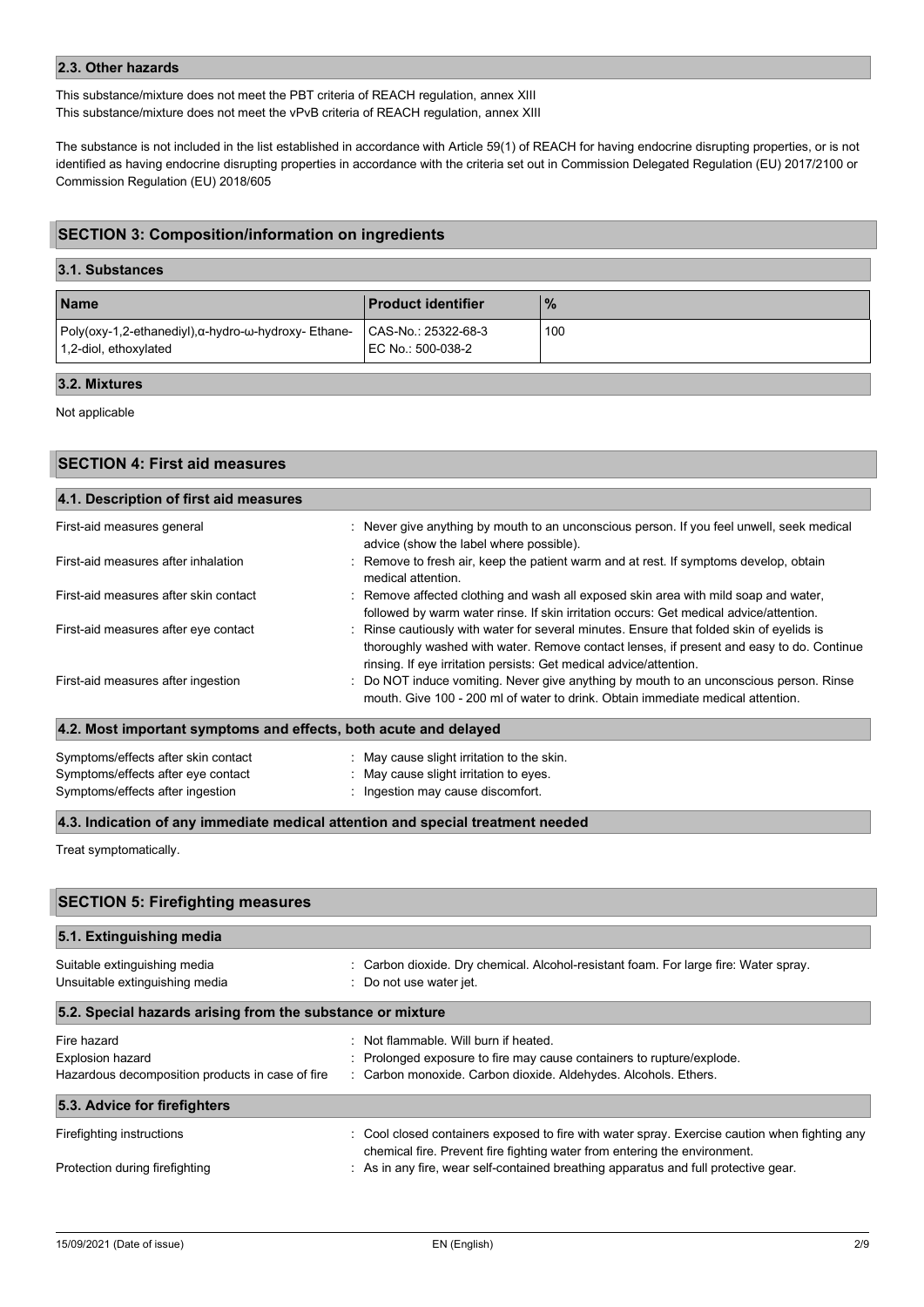# **6.1. Personal precautions, protective equipment and emergency procedures**

| 6.1.1. For non-emergency personnel |                                                                                                                               |
|------------------------------------|-------------------------------------------------------------------------------------------------------------------------------|
| Emergency procedures               | : Ventilate area. Avoid inhalation of vapours. Avoid contact with eyes, skin and clothing.<br>Evacuate unnecessary personnel. |
| 6.1.2. For emergency responders    |                                                                                                                               |
| Protective equipment               | : Use personal protective equipment as required. See Section 8.                                                               |
| Emergency procedures               | : Ventilate area. Avoid inhalation of vapours. Avoid contact with eyes, skin and clothing.                                    |
| 6.2. Environmental precautions     |                                                                                                                               |
|                                    |                                                                                                                               |

Do not allow to enter drains or water courses. Notify authorities if product enters sewers or public waters.

| 6.3. Methods and material for containment and cleaning up |                                                                                                                                                                   |  |
|-----------------------------------------------------------|-------------------------------------------------------------------------------------------------------------------------------------------------------------------|--|
| For containment                                           | : Stop leak, if possible without risk. Dam up the liquid spill.                                                                                                   |  |
| Methods for cleaning up                                   | : Absorb with earth, sand or other non-combustible material and transfer to containers for<br>later disposal. Wash contaminated area with large amounts of water. |  |

#### **6.4. Reference to other sections**

SECTION 8: Exposure controls/personal protection. SECTION 13: Disposal considerations.

| <b>SECTION 7: Handling and storage</b>                            |                                                                                                                                                                                                                                                                                                                      |  |
|-------------------------------------------------------------------|----------------------------------------------------------------------------------------------------------------------------------------------------------------------------------------------------------------------------------------------------------------------------------------------------------------------|--|
| 7.1. Precautions for safe handling                                |                                                                                                                                                                                                                                                                                                                      |  |
| Precautions for safe handling                                     | : Avoid contact with skin, eyes and clothing. Avoid inhalation of vapours. Provide good<br>ventilation in process area to prevent formation of vapour.                                                                                                                                                               |  |
| Hygiene measures                                                  | : Handle in accordance with good industrial hygiene and safety practice. Do not eat, drink or<br>smoke when using this product. Wash hands and other exposed areas with mild soap and<br>water before eating, drinking or smoking and when leaving work. Take off contaminated<br>clothing and wash it before reuse. |  |
| 7.2. Conditions for safe storage, including any incompatibilities |                                                                                                                                                                                                                                                                                                                      |  |
| Storage conditions                                                | : Store tightly closed in a dry, cool and well-ventilated place. Special Sensitivity - Opened<br>containers should be protected with a dry air or nitrogen padding. A drierrite or silica gel<br>drying system on the vents can also be used.                                                                        |  |
| Incompatible materials                                            | : Strong oxidising agents. Strong alkalis. Strong acids.                                                                                                                                                                                                                                                             |  |
| Storage temperature                                               | : $18-30$ °C Do not exceed 49°C                                                                                                                                                                                                                                                                                      |  |
|                                                                   |                                                                                                                                                                                                                                                                                                                      |  |

**7.3. Specific end use(s)**

Thermal Efficient PU For Aluminium Fenestration Products.

# **SECTION 8: Exposure controls/personal protection**

#### **8.1. Control parameters**

#### **8.1.1. National occupational exposure and biological limit values**

No additional information available

#### **8.1.2. Recommended monitoring procedures**

No additional information available

#### **8.1.3. Air contaminants formed**

No additional information available

### **8.1.4. DNEL and PNEC**

No additional information available

### **8.1.5. Control banding**

No additional information available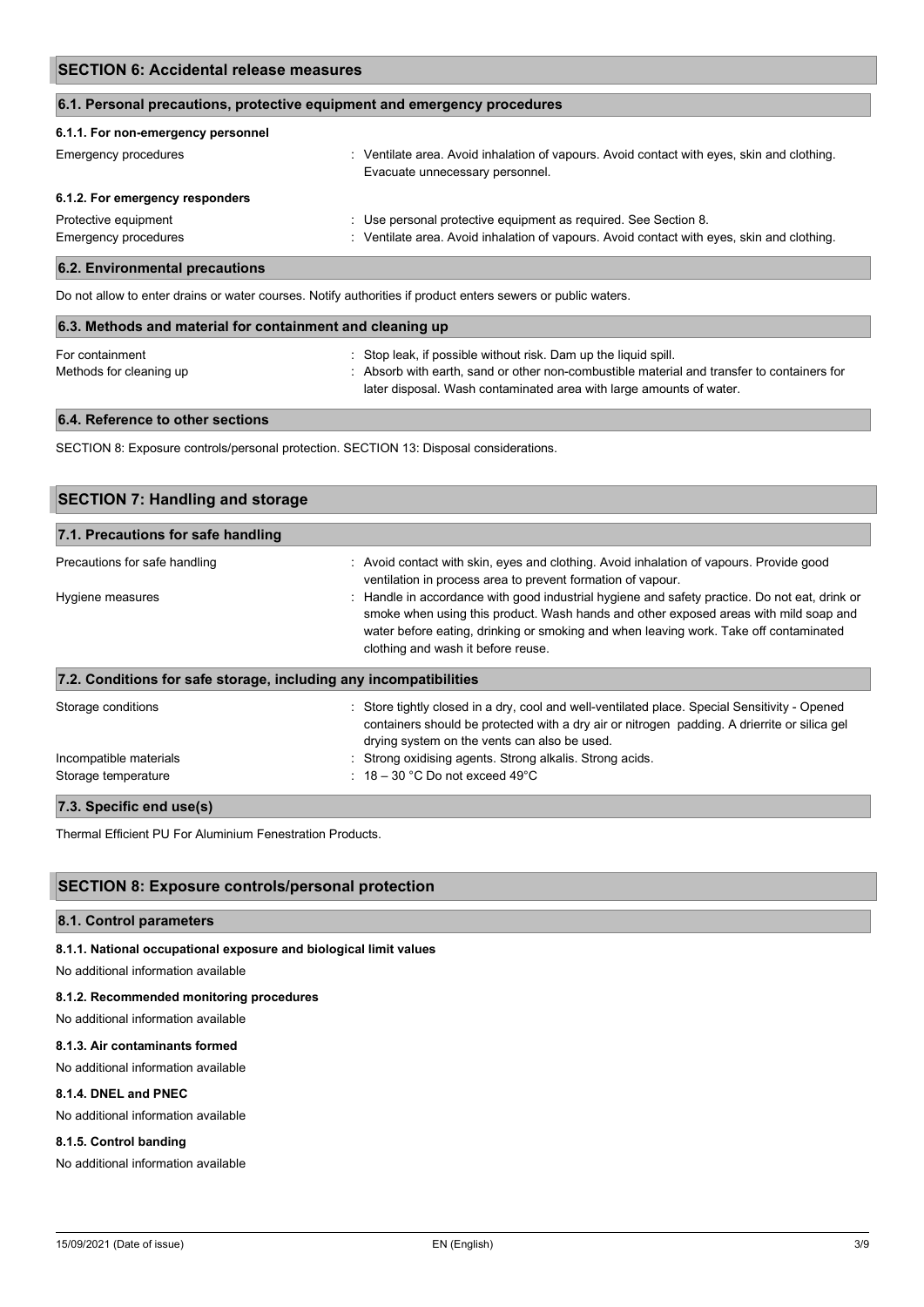# **8.2. Exposure controls**

#### **8.2.1. Appropriate engineering controls**

#### **Appropriate engineering controls:**

Provide good ventilation in process area to prevent formation of vapour.

#### **8.2.2. Personal protection equipment**

# **Personal protective equipment:**

#### Avoid all unnecessary exposure.

#### **8.2.2.1. Eye and face protection**

#### **Eye protection:**

Wear goggles or safety glasses with side shields if contact with the eyes is possible. Standard EN 166 - Personal eye-protection.

#### **8.2.2.2. Skin protection**

#### **Skin and body protection:**

Long-sleeved protective clothing

#### **Hand protection:**

Wear protective gloves if skin contact is possible. Standard EN 374 - Protective gloves against chemicals. The exact breakthrough time has to be found out by the manufacturer of the protective gloves and has to be observed. Gloves should be removed and replaced if there are any signs of degradation or breakthrough.

#### **8.2.2.3. Respiratory protection**

#### **Respiratory protection:**

Not required for normal conditions of use. In case of insufficient ventilation, wear suitable respiratory equipment. It is recommended to use respiratory equipment with combination filter, type A2/Р2.

#### **8.2.2.4. Thermal hazards**

#### **Thermal hazard protection:**

Not required for normal conditions of use.

#### **8.2.3. Environmental exposure controls**

#### **Environmental exposure controls:**

Avoid release to the environment.

#### **Other information:**

Do not eat, drink or smoke during use. Handle in accordance with good industrial hygiene and safety procedures.

# **SECTION 9: Physical and chemical properties**

#### **9.1. Information on basic physical and chemical properties**

| Physical state<br>Colour    | : Liguid<br>Colourless to white/off-white.    |
|-----------------------------|-----------------------------------------------|
| Appearance                  | Viscous. Liquid.                              |
| Odour                       | $:$ Mild.                                     |
| Odour threshold             | : Not available                               |
| Melting point               | : $53 - 57$ °C                                |
| Freezing point              | Not available                                 |
| Boiling point               | : $>200 °C$                                   |
| Flammability                | Not flammable, Capable of being set on fire   |
| <b>Explosive properties</b> | Not explosive.                                |
| Oxidising properties        | Not oxidising.                                |
| <b>Explosive limits</b>     | Not available                                 |
| Lower explosive limit (LEL) | Not available                                 |
| Upper explosive limit (UEL) | Not available                                 |
| Flash point                 | : $227 - 279$ °C (closed cup)                 |
| Auto-ignition temperature   | Not available                                 |
| Decomposition temperature   | Not available                                 |
| рH                          | : Not available                               |
| pH solution                 | $\therefore$ 4.5 – 7.5 (5 % Aqueous solution) |
| Viscosity, kinematic        | Not available                                 |
| Solubility                  | Miscible with water.                          |
| Log Kow                     | Not available                                 |
| Log Pow                     | -0.698                                        |
| Vapour pressure             | $<$ 1 mbar (20 $^{\circ}$ C)                  |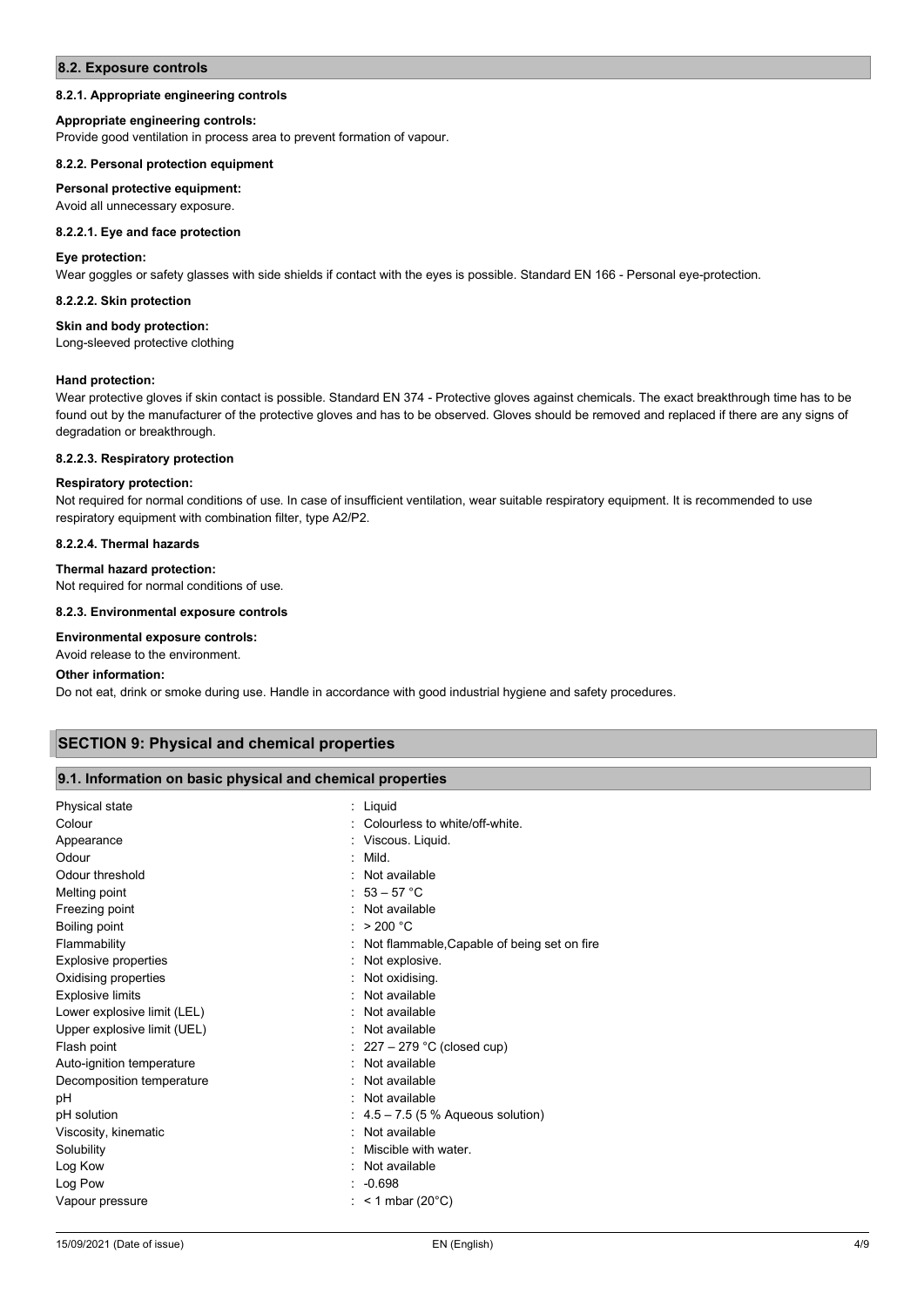| : Not available     |
|---------------------|
| : Not available     |
| : 1.1 – 1.2 (25 °C) |
| : > 10              |
| : Not applicable    |
| : Not applicable    |
| : Not applicable    |
| : Not applicable    |
| : Not applicable    |
| : Not applicable    |
| : Not applicable    |
| : Not applicable    |
|                     |

# **9.2. Other information**

#### **9.2.1. Information with regard to physical hazard classes**

No additional information available

#### **9.2.2. Other safety characteristics**

Relative evaporation rate (butylacetate=1) : 0.01

| <b>SECTION 10: Stability and reactivity</b> |  |
|---------------------------------------------|--|
|---------------------------------------------|--|

# **10.1. Reactivity**

Stable under recommended handling and storage conditions (see section 7).

### **10.2. Chemical stability**

Stable under recommended handling and storage conditions (see section 7).

# **10.3. Possibility of hazardous reactions**

None known.

### **10.4. Conditions to avoid**

High temperature.

# **10.5. Incompatible materials**

Strong oxidising agents. Strong alkalis. Strong acids.

# **10.6. Hazardous decomposition products**

Carbon monoxide. Carbon dioxide. Aldehydes. Alcohols. Ethers.

# **SECTION 11: Toxicological information**

| 11.1. Information on hazard classes as defined in Regulation (EC) No 1272/2008                            |                                                                                                                                                            |  |
|-----------------------------------------------------------------------------------------------------------|------------------------------------------------------------------------------------------------------------------------------------------------------------|--|
| Acute toxicity (oral)<br>Acute toxicity (dermal)<br>Acute toxicity (inhalation)<br>Additional information | Not classified<br>Not classified<br>Not classified<br>Based on available data, the classification criteria are not met                                     |  |
| Azo-Solv (25322-68-3)                                                                                     |                                                                                                                                                            |  |
| LD50 oral, rat                                                                                            | $>$ 2000 mg/kg (OECD 423 method)                                                                                                                           |  |
| LD50 dermal, rat                                                                                          | $>$ 2000 mg/kg (OECD 402 method)                                                                                                                           |  |
| LC50 inhalation, rat (mg/l)                                                                               | 11 mg/l - 4 Hours                                                                                                                                          |  |
| Skin corrosion/irritation<br>Additional information                                                       | Not classified<br>Based on available data, the classification criteria are not met<br>Not irritating to rabbits on cutaneous application (OECD 404 method) |  |
| Serious eye damage/irritation<br>Additional information                                                   | Not classified<br>Based on available data, the classification criteria are not met                                                                         |  |
| Respiratory or skin sensitisation                                                                         | Not irritating to rabbits on cutaneous application (OECD 405 method)<br>Not classified                                                                     |  |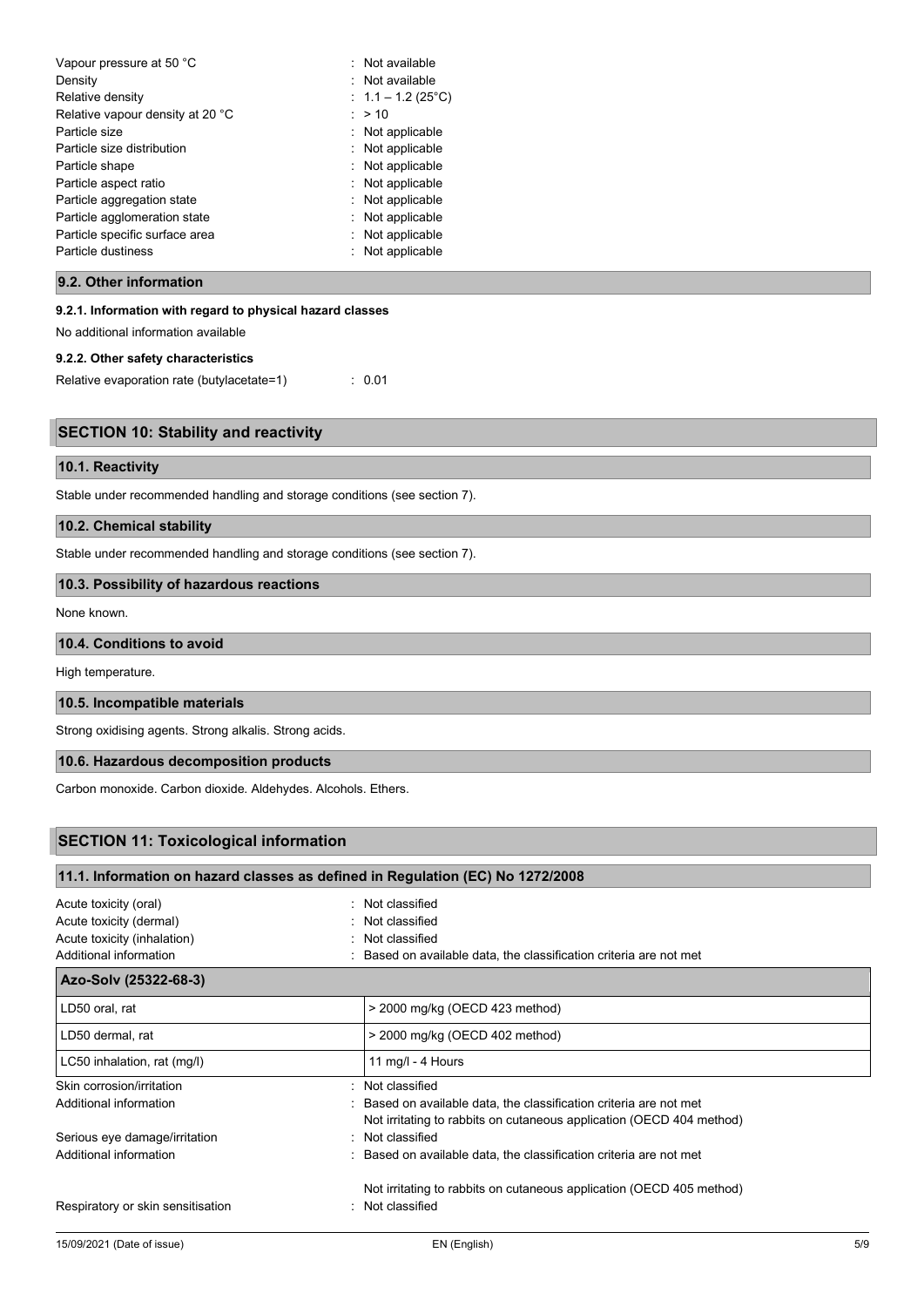| Additional information                                              | : Based on available data, the classification criteria are not met<br>Maximisation test (guinea pig): Not sensitising                                                                                                                                                                                                                                                                                 |
|---------------------------------------------------------------------|-------------------------------------------------------------------------------------------------------------------------------------------------------------------------------------------------------------------------------------------------------------------------------------------------------------------------------------------------------------------------------------------------------|
| Germ cell mutagenicity                                              | : Not classified                                                                                                                                                                                                                                                                                                                                                                                      |
| Additional information                                              | Based on available data, the classification criteria are not met<br>In vitro: Bacterial reverse mutation test (Ames test), S. typhimurium: Negative (with and<br>without metabolic activation)(OECD 471 method)<br>In vitro: Mammalian chromosome aberration test: Inconclusive<br>In vitro: Mammalian cell gene mutation test: Negative (OECD 476 method)<br>(with and without metabolic activation) |
| Carcinogenicity                                                     | Not classified                                                                                                                                                                                                                                                                                                                                                                                        |
| Additional information                                              | Based on available data, the classification criteria are not met                                                                                                                                                                                                                                                                                                                                      |
| Reproductive toxicity                                               | Not classified                                                                                                                                                                                                                                                                                                                                                                                        |
| Additional information                                              | Based on available data, the classification criteria are not met<br>NOAEL(P0), Fertility, Oral, rat: < 5699 mg/kg bw/day (OECD 421 method)                                                                                                                                                                                                                                                            |
| STOT-single exposure                                                | : Not classified                                                                                                                                                                                                                                                                                                                                                                                      |
| Additional information                                              | Based on available data, the classification criteria are not met                                                                                                                                                                                                                                                                                                                                      |
| STOT-repeated exposure                                              | Not classified                                                                                                                                                                                                                                                                                                                                                                                        |
| Additional information                                              | Based on available data, the classification criteria are not met                                                                                                                                                                                                                                                                                                                                      |
| Azo-Solv (25322-68-3)                                               |                                                                                                                                                                                                                                                                                                                                                                                                       |
| NOAEL (oral, rat, 90 days)                                          | 8000 mg/kg bodyweight/day                                                                                                                                                                                                                                                                                                                                                                             |
| Aspiration hazard                                                   | : Not classified                                                                                                                                                                                                                                                                                                                                                                                      |
| Additional information                                              | Based on available data, the classification criteria are not met                                                                                                                                                                                                                                                                                                                                      |
| 11.2. Information on other hazards                                  |                                                                                                                                                                                                                                                                                                                                                                                                       |
| 11.2.1. Endocrine disrupting properties                             |                                                                                                                                                                                                                                                                                                                                                                                                       |
| Adverse health effects caused by endocrine<br>disrupting properties | : No additional information available                                                                                                                                                                                                                                                                                                                                                                 |
| 11.2.2. Other information                                           |                                                                                                                                                                                                                                                                                                                                                                                                       |
| Potential adverse human health effects and<br>symptoms              | : May cause slight irritation to the skin, May cause slight irritation to eyes, Ingestion may<br>cause discomfort.                                                                                                                                                                                                                                                                                    |
| <b>SECTION 12: Ecological information</b>                           |                                                                                                                                                                                                                                                                                                                                                                                                       |
| 12.1. Toxicity                                                      |                                                                                                                                                                                                                                                                                                                                                                                                       |
| Hazardous to the aquatic environment, short-term<br>(acute)         | : Not classified                                                                                                                                                                                                                                                                                                                                                                                      |
| Hazardous to the aquatic environment, long-term                     | : Not classified                                                                                                                                                                                                                                                                                                                                                                                      |

| Azo-Solv (25322-68-3) |                                             |
|-----------------------|---------------------------------------------|
| LC50 fish             | > 100 mg/l - 96 Hours (Poecilia reticulata) |
| EC50 Daphnia          | 112 – 150 mg/l - 48 Hours (Daphnia magna)   |

| 12.2. Persistence and degradability |                        |  |
|-------------------------------------|------------------------|--|
| Azo-Solv (25322-68-3)               |                        |  |
| Persistence and degradability       | Readily biodegradable. |  |
|                                     |                        |  |

# **12.3. Bioaccumulative potential**

(chronic)

| Azo-Solv (25322-68-3)     |                                |
|---------------------------|--------------------------------|
| BCF - Fish [1]            | 3.162 I/kg (calculated value)  |
| Log Pow                   | $-0.698$                       |
| Bioaccumulative potential | Not expected to bioaccumulate. |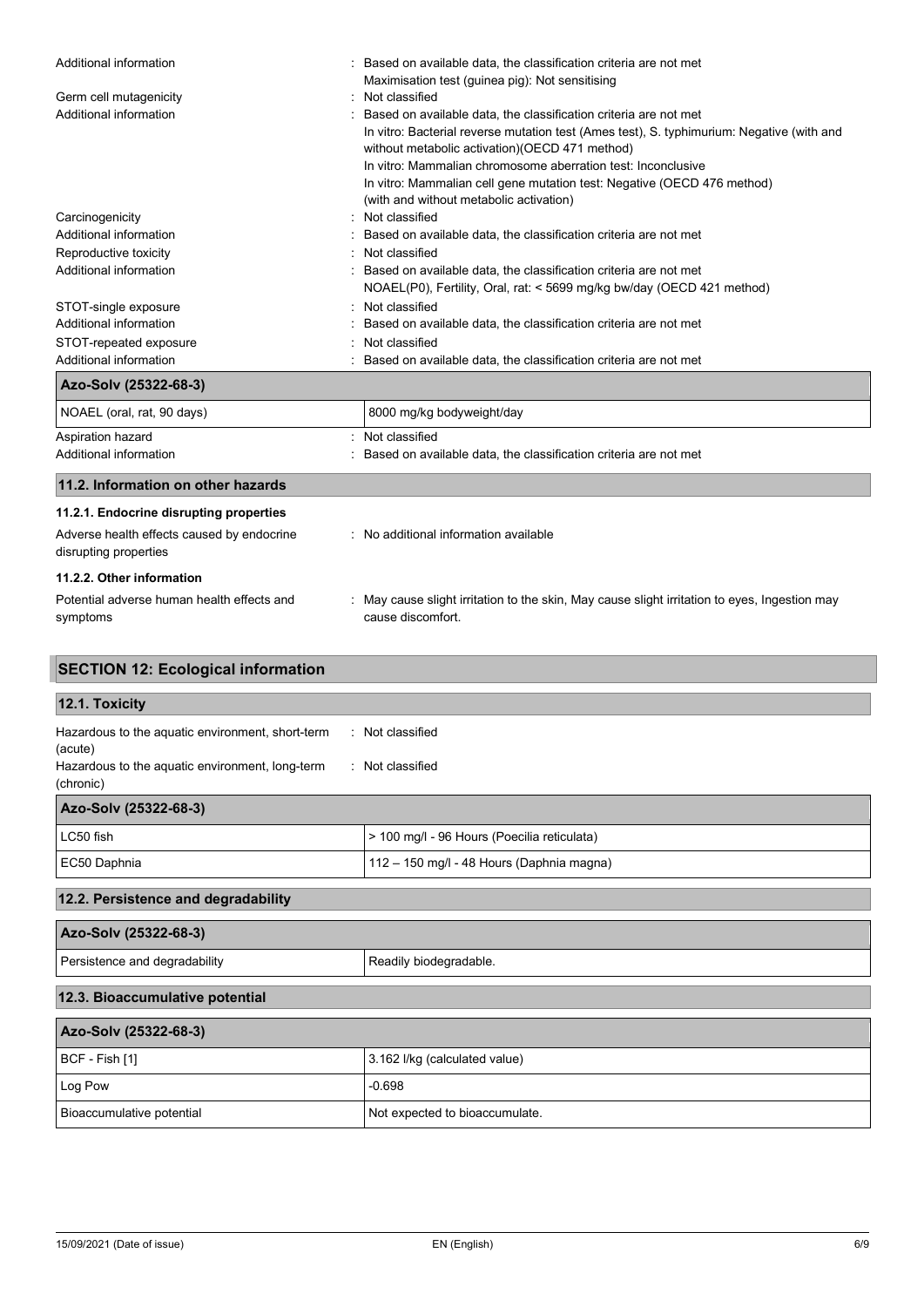| 12.4. Mobility in soil |                                       |
|------------------------|---------------------------------------|
| Azo-Solv (25322-68-3)  |                                       |
| Log Koc                | 1.8568                                |
| Ecology - soil         | Low potential for absorption in soil. |

# **12.5. Results of PBT and vPvB assessment**

### **Azo-Solv (25322-68-3)**

This substance/mixture does not meet the PBT criteria of REACH regulation, annex XIII

This substance/mixture does not meet the vPvB criteria of REACH regulation, annex XIII

### **12.6. Endocrine disrupting properties**

No additional information available

### **12.7. Other adverse effects**

No additional information available

| <b>SECTION 13: Disposal considerations</b> |                                                                                                                                                                                                   |
|--------------------------------------------|---------------------------------------------------------------------------------------------------------------------------------------------------------------------------------------------------|
| 13.1. Waste treatment methods              |                                                                                                                                                                                                   |
| Waste disposal recommendations             | : Dispose in a safe manner in accordance with local/national regulations. The correct waste<br>code must be determined by the producer of the waste, based on how the waste has been<br>produced. |
| Ecology - waste materials                  | : Avoid release to the environment.                                                                                                                                                               |

# **SECTION 14: Transport information**

In accordance with ADR / IMDG / IATA

| 14.1. UN number or ID number      |                                          |
|-----------------------------------|------------------------------------------|
| UN-No. (ADR)                      | Not regulated                            |
| UN-No. (IMDG)                     | Not regulated                            |
| UN-No. (IATA)                     | Not regulated                            |
| 14.2. UN proper shipping name     |                                          |
| Proper Shipping Name              | Not regulated                            |
| Proper Shipping Name (IMDG)       | Not regulated                            |
| Proper Shipping Name (IATA)       | : Not regulated                          |
| 14.3. Transport hazard class(es)  |                                          |
| <b>ADR</b>                        |                                          |
| Transport hazard class(es) (ADR)  | : Not regulated                          |
| <b>IMDG</b>                       |                                          |
| Transport hazard class(es) (IMDG) | : Not regulated                          |
| <b>IATA</b>                       |                                          |
| Transport hazard class(es) (IATA) | : Not regulated                          |
| 14.4. Packing group               |                                          |
| Packing group                     | Not regulated                            |
| Packing group (IMDG)              | Not regulated                            |
| Packing group (IATA)              | : Not regulated                          |
| 14.5. Environmental hazards       |                                          |
| Dangerous for the environment     | No<br>÷                                  |
| Marine pollutant                  | No                                       |
| Other information                 | : No supplementary information available |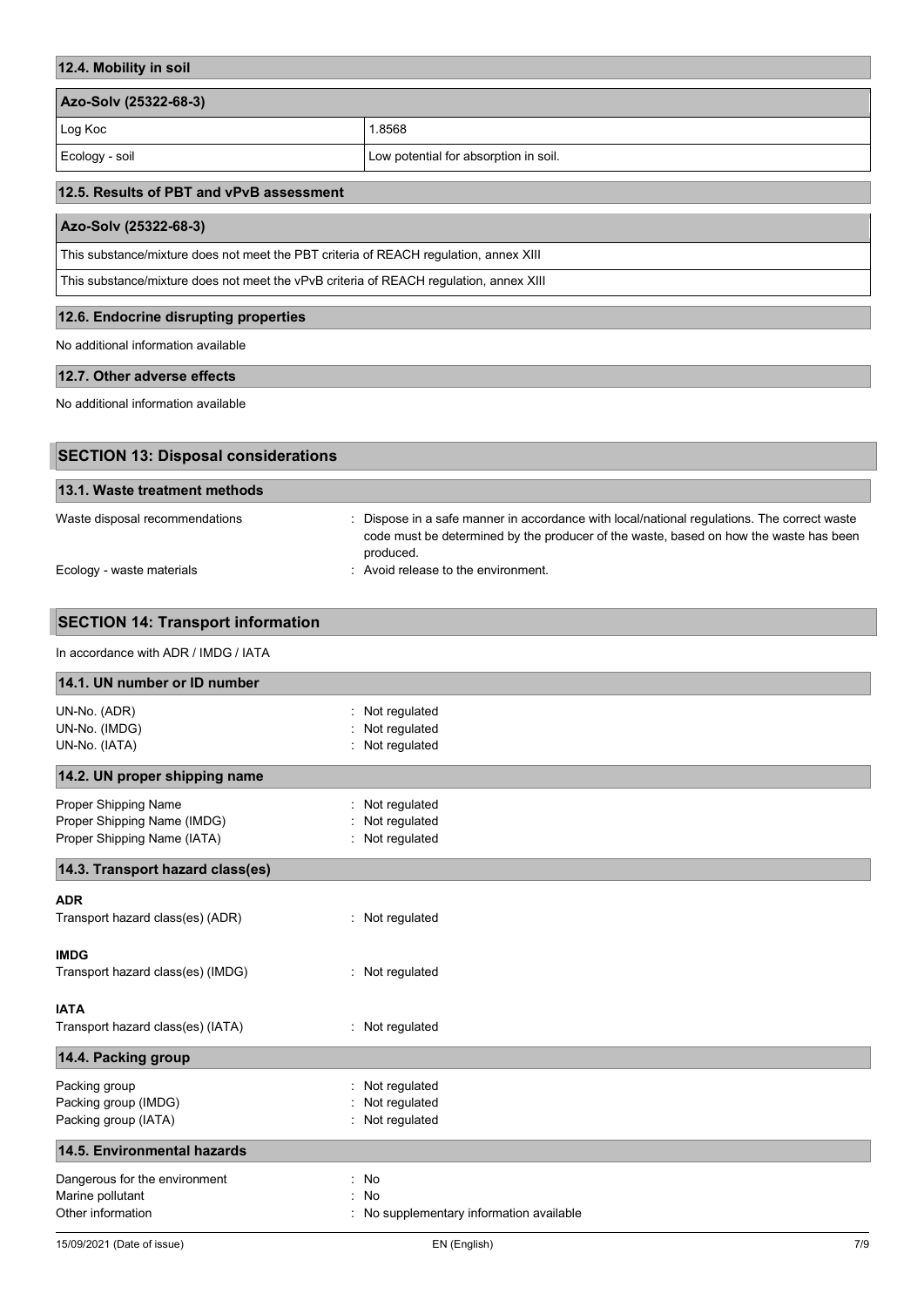### **14.6. Special precautions for user**

**Overland transport**

Not regulated

**Transport by sea**

Not regulated

#### **Air transport**

Not regulated

### **14.7. Maritime transport in bulk according to IMO instruments**

Not applicable

### **SECTION 15: Regulatory information**

#### **15.1. Safety, health and environmental regulations/legislation specific for the substance or mixture**

### **15.1.1. EU-Regulations**

No REACH Annex XVII restrictions

Azo-Solv is not on the REACH Candidate List

Azo-Solv is not on the REACH Annex XIV List

Azo-Solv is not subject to Regulation (EU) No 649/2012 of the European Parliament and of the Council of 4 July 2012 concerning the export and import of hazardous chemicals.

Azo-Solv is not subject to Regulation (EU) No 2019/1021 of the European Parliament and of the Council of 20 June 2019 on persistent organic pollutants

#### **15.1.2. National regulations**

No additional information available

### **15.2. Chemical safety assessment**

No chemical safety assessment has been carried out

# **SECTION 16: Other information**

| <b>Abbreviations and acronyms</b> |                                                                                                 |
|-----------------------------------|-------------------------------------------------------------------------------------------------|
|                                   | ADR (Accord européen relatif au transport international des marchandises Dangereuses par Route) |
|                                   | BCF (Bioconcentration factor)                                                                   |
|                                   | CAS (Chemical Abstracts Service) number                                                         |
|                                   | CLP (Classification, Labeling and Packaging)                                                    |
|                                   | DNEL (Derived No Effect Level)                                                                  |
|                                   | EC (European Community)                                                                         |
|                                   | EC50 (Effective Concentration 50%)                                                              |
|                                   | EN (European Norm)                                                                              |
|                                   | IARC (International Agency for Research on Cancer)                                              |
|                                   | IATA (International Air Transport Association)                                                  |
|                                   | IBC (Intermediate Bulk Container)                                                               |
|                                   | IMDG (International Maritime Dangerous Goods Code)                                              |
|                                   | <b>IOELV</b> (Indicative Occupational Exposure Limit)                                           |
|                                   | Koc (Soil adsorption coefficient)                                                               |
|                                   | LC50 (Lethal Concentration 50%)                                                                 |
|                                   | LD50 (Lethal Dose 50%)                                                                          |
|                                   | OECD (Organisation for Economic Co-operation and Development)                                   |
|                                   | OEL (Occupational exposure limit)                                                               |
|                                   | NOEC (No Observed Effect Concentration)                                                         |
|                                   | PBT (Persistent, Bioaccumulative and Toxic)                                                     |
|                                   | PNEC (Predicted No Effect Concentration)                                                        |
|                                   | QSAR (Quantitative Structure-Activity Relationship)                                             |
|                                   | REACH (Registration, Evaluation and Authorisation of CHemicals)                                 |
|                                   | SCOEL (Scientific Committee on Occupational Exposure Limits)                                    |
|                                   | STEL (Short Term Exposure Limit)                                                                |
|                                   | STP (Sewage treatment plant)                                                                    |
|                                   | TWA (Time Weighted Average)                                                                     |